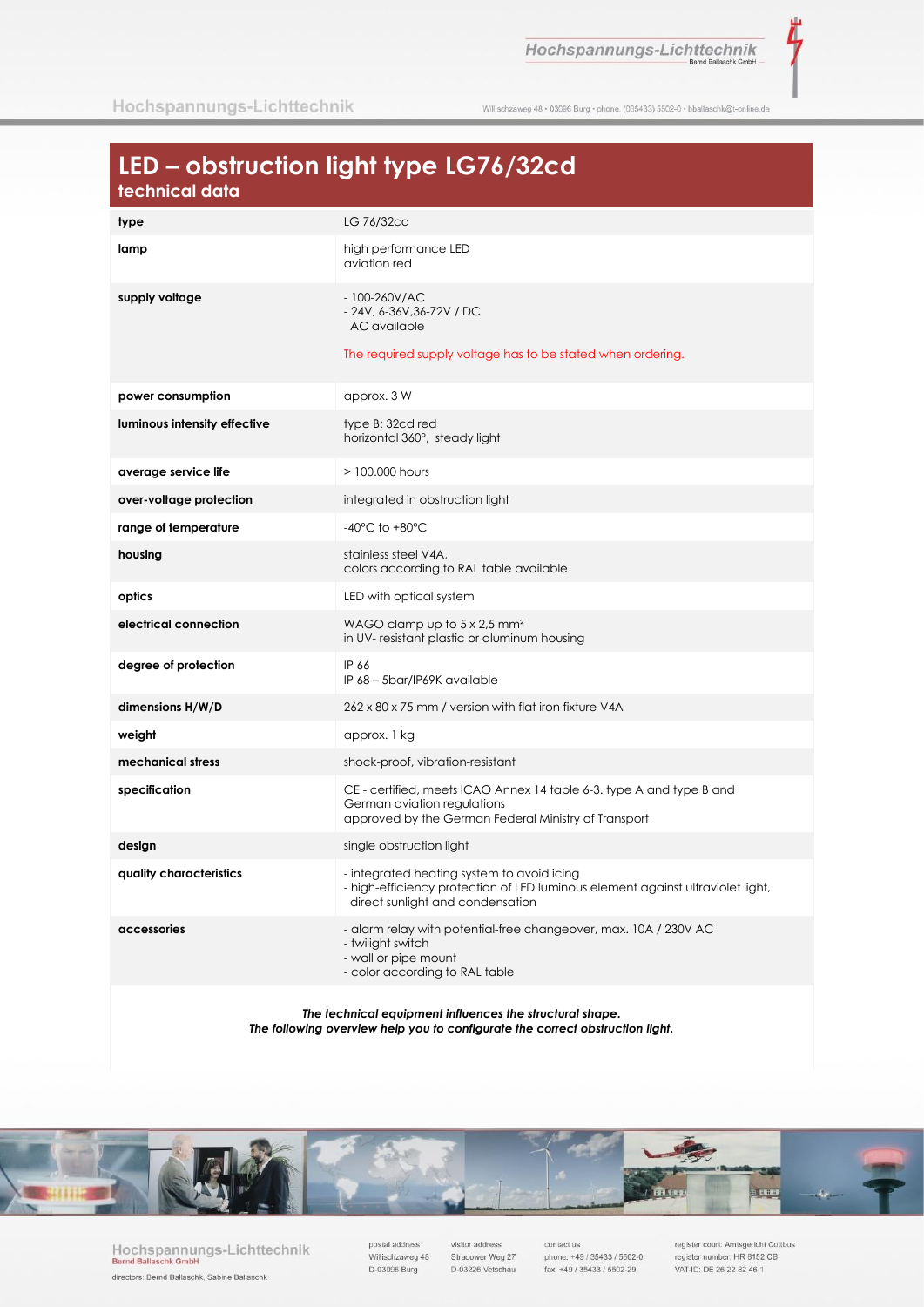Hochspannungs-Lichttechnik

Ì,

### Hochspannungs-Lichttechnik

Willischzaweg 48 · 03096 Burg · phone. (035433) 5502-0 · bballaschk@t-online.de

# LG76/32cd

| $\odot$<br>$\odot$<br>Hochspannungs-Lichttechnik<br>Bernd Ballaschk GmbH<br>Tel.: +49 35433 5502-0<br>F-Mail: bballaschk@t-online.de<br>Typ<br>: LG76<br>:01/2020<br>Baujahr<br>Spannung : AC 230V<br>: Muster<br>Geräte Nr.<br>Hergestellt in Deutschland<br>$\zeta \in$<br>$\circledcirc$<br>$\circ$ | ▧<br>▧<br>26200<br>$^{\circledR}$<br>◙<br>80.00 | Þ<br>Þ<br>11mm<br>$\overline{\phantom{a}}$<br>75.00<br>LG76_2020/1 |  |
|--------------------------------------------------------------------------------------------------------------------------------------------------------------------------------------------------------------------------------------------------------------------------------------------------------|-------------------------------------------------|--------------------------------------------------------------------|--|
| <b>X</b> 32cd                                                                                                                                                                                                                                                                                          |                                                 |                                                                    |  |
| 90-132V / AC, 50/ 60Hz<br>180-254V /AC, 50/ 60Hz<br>5-36V / DC<br>36-72V / DC                                                                                                                                                                                                                          |                                                 |                                                                    |  |
| electronic ballast (installed in external switch cabinet)<br>alarm relay (installed in external switch cabinet)                                                                                                                                                                                        |                                                 |                                                                    |  |
| junction box plastic material                                                                                                                                                                                                                                                                          |                                                 |                                                                    |  |
| junction box aluminium (standard configuration)                                                                                                                                                                                                                                                        |                                                 |                                                                    |  |
| purchase order quantity: ______                                                                                                                                                                                                                                                                        |                                                 |                                                                    |  |



Hochspannungs-Lichttechnik<br>Bernd Ballaschk GmbH directors: Bernd Ballaschk, Sabine Ballaschk

postal address<br>Willischzaweg 48 D-03096 Burg

visitor address Stradower Weg 27 D-03226 Vetschau

contact us<br>phone: +49 / 35433 / 5502-0 fax: +49 / 35433 / 5502-29

register court: Amtsgericht Cottbus<br>register number: HR 8152 CB VAT-ID: DE 26 22 82 46 1